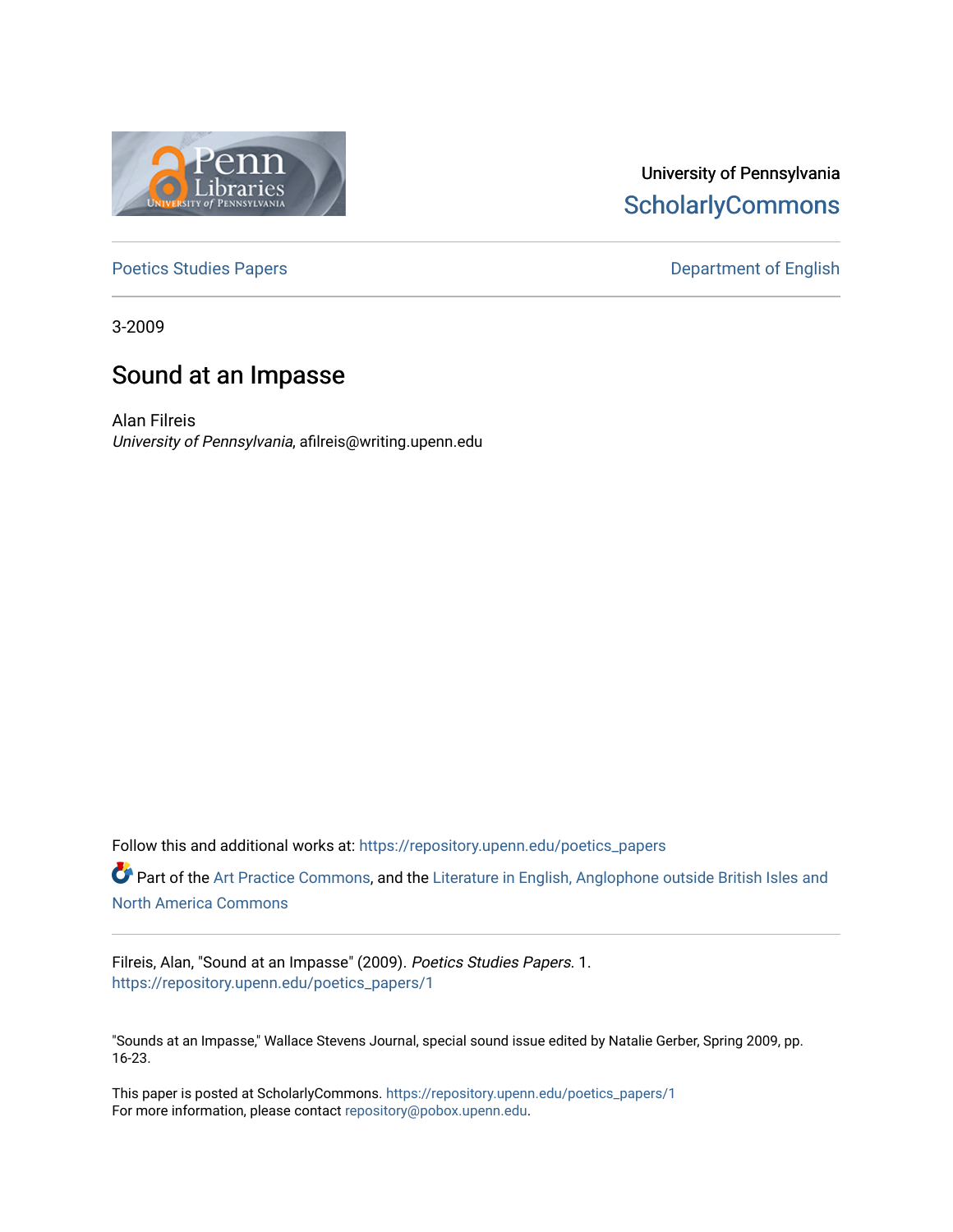## Sound at an Impasse

#### Abstract

This brief paper presents six reasons why studies of sound in the poetry and poetics of Wallace Stevens have been delayed or suppressed.

#### Keywords

poetry, poetics, Wallace Stevens, modernism, sound poetry

### **Disciplines**

Art Practice | Literature in English, Anglophone outside British Isles and North America

### **Comments**

"Sounds at an Impasse," Wallace Stevens Journal, special sound issue edited by Natalie Gerber, Spring 2009, pp. 16-23.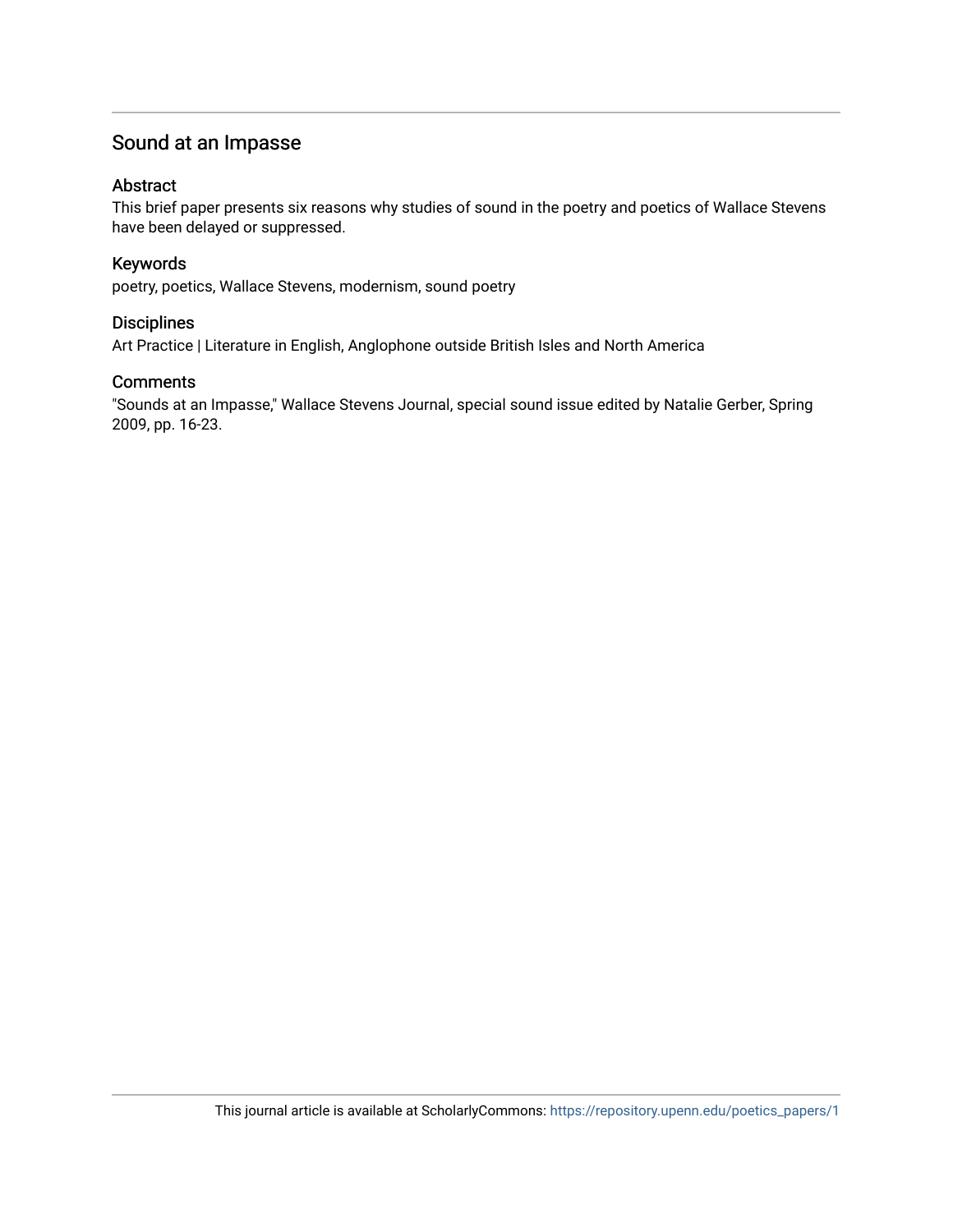## **Sound at an Impasse**

#### ALAN FILREIS

I F WALLACE STEVENS CONTENDED, "There is a sense in sounds beyond their meaning"1 ; if he argued that poetry "makes us listen to words when we hear them, loving them and feeling them, makes us search the sound of them, for a finality, a perfection, an unalterable vibration"; and if he insisted that "above everything else, poetry is words; and. . . words, above everything else, are, in poetry, sounds" (662–63)—then why has not the critical response to Stevens put sound at the center of the discussion? Although one can think of perhaps a dozen reasons, here are six: (1) fear of mannerist reputation; (2) guilt by association with the noninnovative; (3) Hi Simons; (4) Stevens' dull-seeming poetry readings; (5) a lagging interest among critics in sound technology; (6) a certain deafness in the project of disclosing Stevens' politics.

Early critics in particular feared that focus on sound might too closely associate their own projects with a dead-end mannerism. At the beginning of a perceptive chapter on "Noble Accents and Inescapable Rhythms" in a book of 1967, Robert Buttel warned us—it is my sense that he was also warning himself—that "Stevens suffers from convolutions of style . . . that will wither in the trials of time; no doubt a number of Stevens' most mannered efforts will meet this fate" (203). Few critics wanted to risk, by association, sharing that fate. As Willard Spiegelman points out in "Sense and Nonsense: Stevens' Sounds," "sonic things wink . . . to make all of Stevens' readers squirm," and this was for most of us the first Stevens we encountered—Stevens in "zany post-Victorian" mode, as Spiegelman puts it, less tragic and far less relevant in the late 1960s and 1970s than most of us wanted to seem. Buttel's chapter, which seems at first to be about the sound of Stevens' poetry, is finally about other topics, primarily the modernist's relationship to the tradition, or the *idea* of the tradition, of English prosody. Buttel begins, however, by quoting at length from Stevens' response to T. S. Eliot's most cadenced free verse, an aesthetic, when sounded, that led Stevens to ponder the question of what the term "music" must mean to the modernist: " '[Y]esterday . . . music meant . . . metrical poetry.' " But now there was a change in the very " 'nature of what we mean by music' " (qtd. on 204).

The enlistment of Eliot was what enabled Stevens' articulation of his version of Louis Zukofsky's notion that at the upper limit of poetry is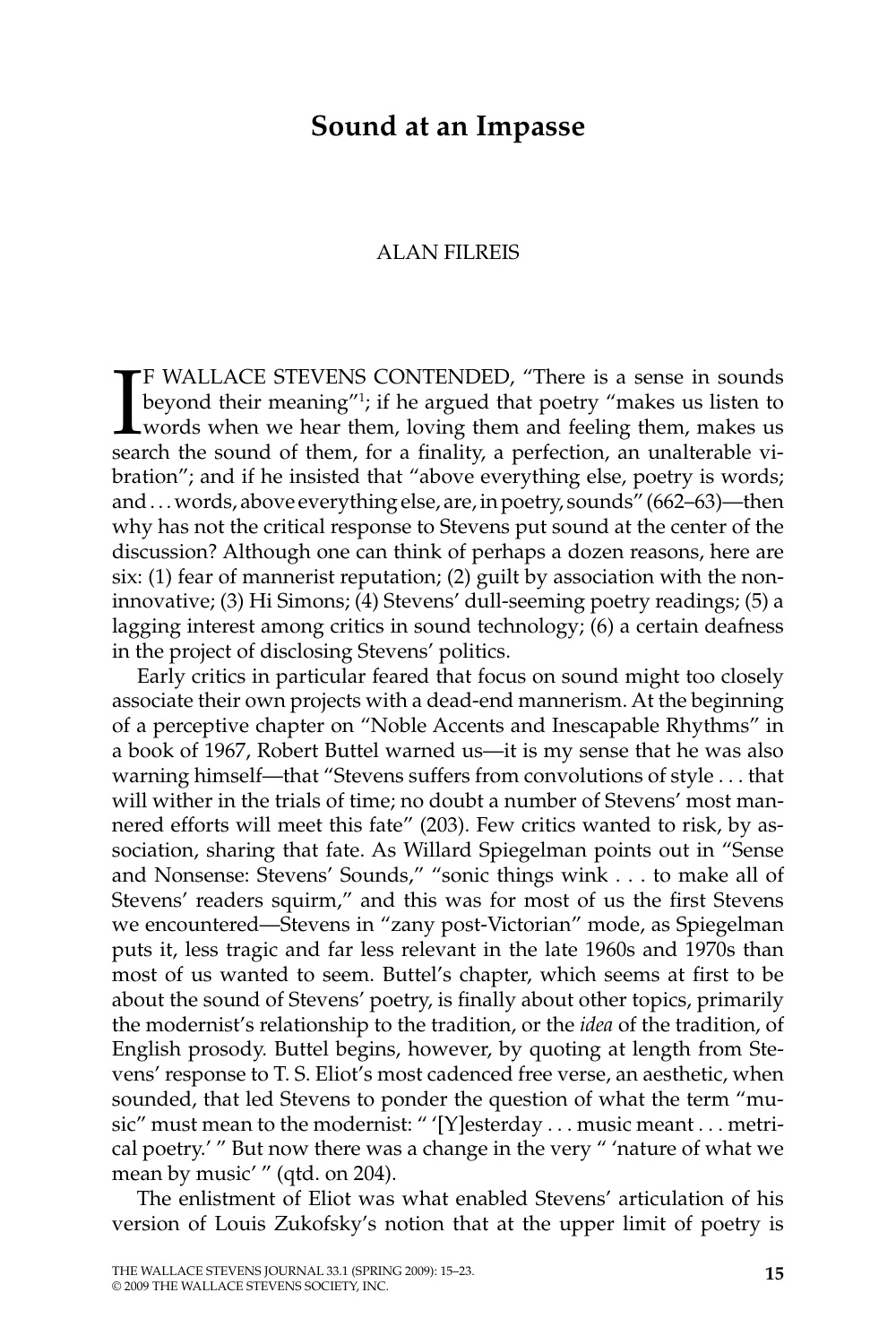music (*A* 138), at the lower limit speech, whereas both latter poets aspired to the upper limit but refused to write songs (while, it can be added, Eliot moved progressively down toward speech). I do not claim that Buttel consciously or even unconsciously suppressed this Zukofskian side of Stevens, which has in turn shaped at least two generations of poets whose concept of the sound of words is central to their use of the modernist legacy. But I do suggest that Buttel, one of the sanest of early Stevens critics, seeking "inescapable rhythms" and tracking Stevens' idea that there had been a "change in the nature of what we mean by music" in poetry, might have felt he would soon reach a critical dead end.

Provocative interventions have been made here and there, such as Marie Borroff's analysis of the acoustic and articulatory sound symbolism in "The Plot Against the Giant," a focus fundamental to the later development of Eleanor Cook's intrepid work on word-play (she found and described all those "ithy oonts"). Notwithstanding these eccentric critical moments, the line of continuity seemed to most critics, including Buttel, to be moving off elsewhere, especially as the Stevensian quality of objectivist poetics had not yet been much recognized. The fate of doing something critically unrecognizable here is, to me, exactly parallel to the dreaded fate of language-only aestheticism that from the 1920s through the early 1960s—in Yvor Winters' line about nonsense, Robert Frost's wisecrack about bric-a-brac, Randall Jarrell's complaint about aural junkcollecting—was deemed an unfortunate and unredeeming approach to the poetics. It would not do to have the emphasis on sound set Stevens' readers squirming, for implicitly the first major project was to make the poems accessible, further from rather than closer to nonsense. The Stevens relevant to contemporary poets (and here I am going to take extreme examples from among writers never thought of as deriving from the Stevensian aesthetic) such as Kenneth Goldsmith or Tan Lin, both of whom often operate in ambient language—words arranged as to be analogous to sound already in the environment—is the Stevens who strives at times to "undo the traditional work of polyphonic harmony" and makes "moves toward a monotony, a dead unison." This is the little-appreciated Stevens who responds with beautiful uncreativity to Wittgenstein's assertion that "A tune is a kind of tautology, it is complete in itself"—the Stevens whose words are sometimes a "semiotically dirty, mumbled smattering over the possibility" of a vowel, such as */*o*/.*

The phrases quoted in the previous two sentences were not from Goldsmith or Lin, but from an essay by, of all poets, John Hollander (250–51). One of the keenest early pieces on sound in Stevens was indeed authored by Hollander, a writer of sonorous, formally lyric lines, very nearly an anti-modernist (although Joyce was his earliest influence), generally associated with traditional poetics—a poet not at all in the Pound–Williams–objectivist nexus. (Hollander is often said by mainstream critics to be writing in the Stevensian tradition, but in the supposed Auden side of that mode. $^2$ )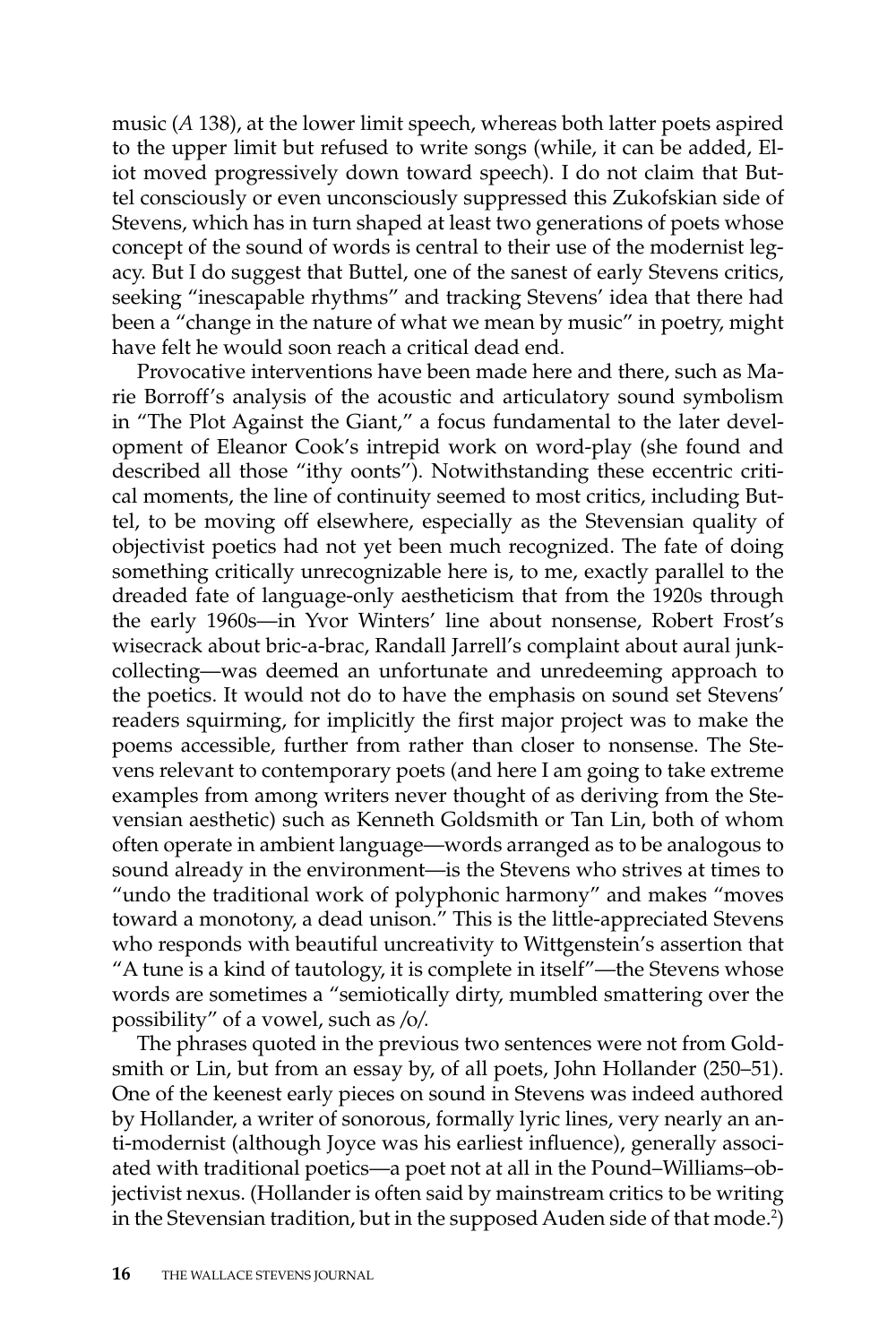Many young scholars of modern and contemporary poetry were trying to resist the "Whose era is it? Stevens or Pound" dichotomy even before Marjorie Perloff stated the case for this key literary-historical binarism thus in 1982. Taking up Hollander's cause seemed to cede the languagy ground to Pound and made sound-in-Stevens criticism unfashionable at best, irrelevant at worst. In 1981, as my handwritten notes on a photocopy of "The Sound of the Music of Music and Sound" indicate, before even reading it closely I filed away the Hollander piece and conducted my own research and writing on Stevens (for a book that made a political reading of a politically unconscious modernist) without the benefit of its insights. There it was nonetheless, a critically incorrect, yet large and fundamental—and super-obvious—claim: "The whole of 'The Whole of Harmonium' [Stevens' term for his overall poetic project, the continuous poetic] is a musical trope" (235). I wrote a thirteen-page interpretation of "Sad Strains of a Gay Waltz" and "Mozart, 1935," describing a counter-politics against the lyric made in verse using music as a trope, without consulting this essay (*Modernism from Right to Left* 206–19). That a critic such as Hollander works as a poet at the Frostean end of the spectrum of Stevensian phrasing (and sense of nature) kept me from hearing the fitness of the critic's sense that sounds apparently external to the poet, such as the be-thouing romantic bird, were "asserting their own exemplariness" through words as auralities. Missing the musical forest for the literary-political trees, lured down a single path formed by straight and narrow rather than crisscrossed aesthetic taxonomies, hearing talk of sound but seeing metrical traditionalism, I overlooked the clear assertion that "Frost and Stevens would make *very different things* of th[e] observation" offered by George Santayana that " 'To hear is almost to understand' " (Hollander 247; italics added).

Hi Simons, the first to ask Stevens in any sort of systematic way about the sound of words, was an amateur critic. He was unconfident and awed, critically a plodding workaholic, star-struck around Stevens' replies to his letters, and aware of his own tendency to believe utterly whatever Stevens said. As he told a close friend of Stevens', who in turn told Stevens: "I work so slowly that I am constantly embarrassed about it. . . . I often doubt that I possess that ability to carry water on both shoulders which Mr. Stevens cultivated so successfully . . . twenty-five years ago" (letter to Arthur Powell). Simons was an independent critic whose daily life was consumed by his work as a publisher of medical textbooks in Chicago. He seems to have deliberately misled Stevens by continuing to imply for several years that he was preparing a bibliography even well beyond the point of posing merely bibliographical questions. Their earliest exchanges, beginning in 1938, were all about tracking Stevens' old appearances in periodicals, but soon letters arrived from Chicago requesting line-by-line close readings. A number of them asked directly or indirectly about the meaning of the sounds words make—for Simons ever the most difficult aspect of the verse to apprehend. Stevens' replies show that he was aware of Simons'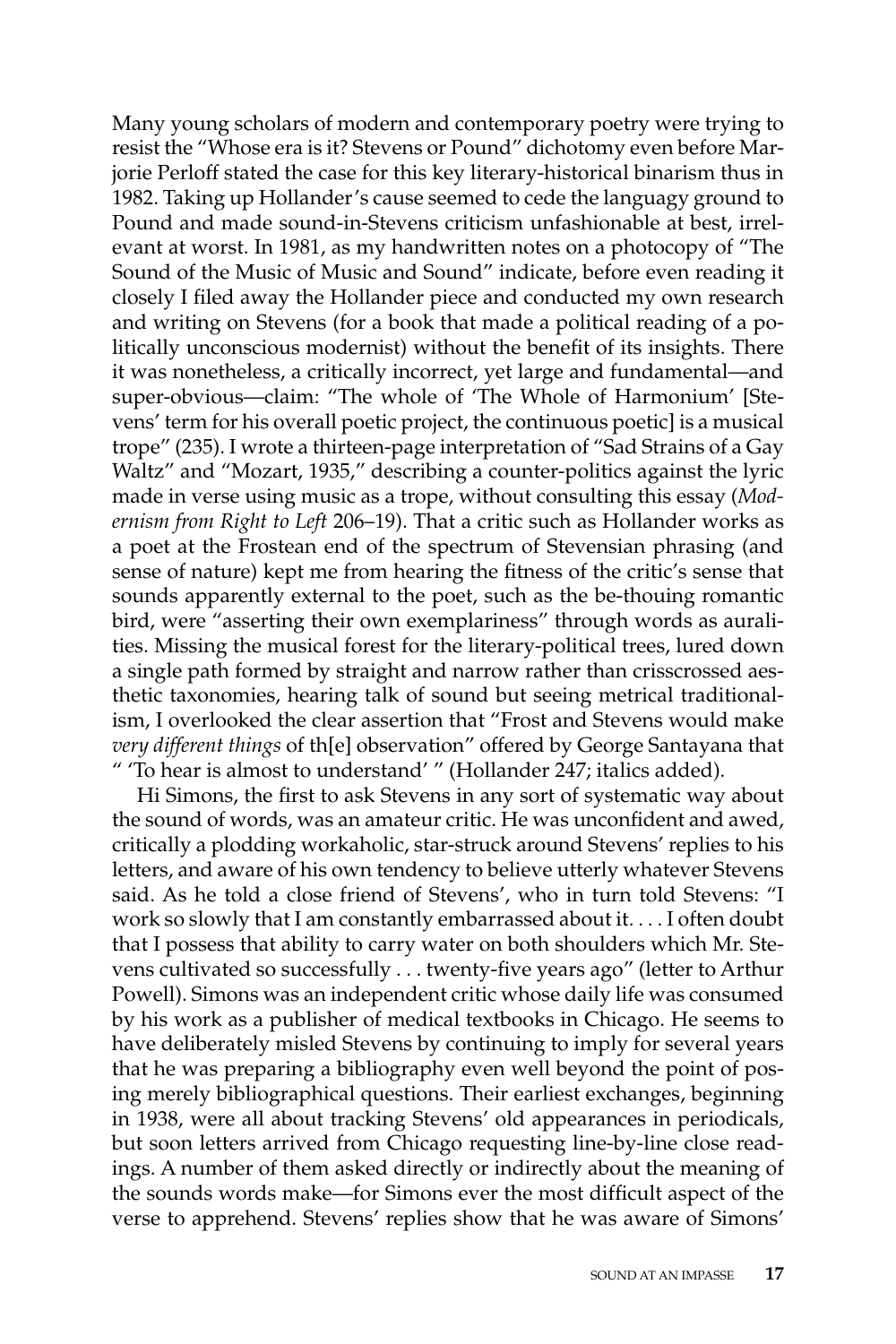awe, and his letters—saying for instance that the meaning of "The Comedian as the Letter C" was in the sound of the letter *C*—were sometimes toneless yet overstated, sometimes oddly ironic, and occasionally just shy of toying with the rookie close reader. Alternatively, they were literalistic in the extreme. Once Stevens began to hear (first from others, then, confessionally, from Simons himself) that his self-effacing correspondent was hoping to write a huge critical biography—"an affair . . . larger than Horton's work on Crane, something like Foster Damon's on Amy Lowell" (letter from Harry Duncan), a prospect horrifying to Stevens, who hated the idea of biographical readings—the poet's answers to the critic's request for detailed response seemed ironically to bear out, rather than to contradict, his principle against authorial explanations as he described this tenet to Simons directly: "I made up my mind not to explain things, because most people have so little appreciation of poetry that once a poem has been explained it has been destroyed" *(L* 346). Or, more bluntly when the critic's questions were about a poem whose form turns on the limits of words as sounds, "A paraphrase like this is a sort of murder" *(L* 360).

Here the homicide victim was "The Man with the Blue Guitar." The question Simons posed about unreality in canto XVIII of this thirty-threecanto poem might well have led Stevens to discuss how the sound made by the "sea of ex" negates the negation of intelligible language in the poem. The canto is a dream of the sort that defies the term "dream" ("to call it a dream" is the best we can do). The rest is repetition, words crossing the senses (the guitarist's "long strumming on certain nights */* Gives the touch of the senses, not of the hand") such that the thing, the idea of the thing in the phrase "things as they are," is lost in the ringing of repeated, modulated phrasing: "A *dream* no longer a *dream*, a *thing*, */* Of *things* as they *are*, as the blue gui*tar*" (143; italics added).

Thus "ex" marks a poetic spot beyond sounded sense-making, a place toward which the poem's language drifts. Yet, especially if we have read Simons' letter (unpublished, housed at the Huntington Library), we can see in Stevens' reply that he knew he needed first to help his correspondent make basic sense of the exclusive visual scene, so that the "sense of irreality often in the presence of morning light on cliffs when they rise from the sea" (letter to Hi Simons) engages image by analogy as a didactic tool. Impressionism here is an *analogy* to irreality, not a theme of the poem, nor its aesthetic ideology or mode. The canto uses the sound of words to stipulate irreality too. Yet the brief explanation, published in *Letters* without, of course, the incoming letter from Simons, or the context of the imbalanced power relationship, seems definitive. There are at least a dozen similar readings. The same confusion, for instance, seems to derive from Stevens' answers to Simons' queries about the Arabian in the room in canto III of the "It Must Be Abstract" section of "Notes Toward a Supreme Fiction." In the margin of Simons' incoming letter, next to the question as posed, Stevens wrote this in pencil: "The Arabian in the room & the unscrawled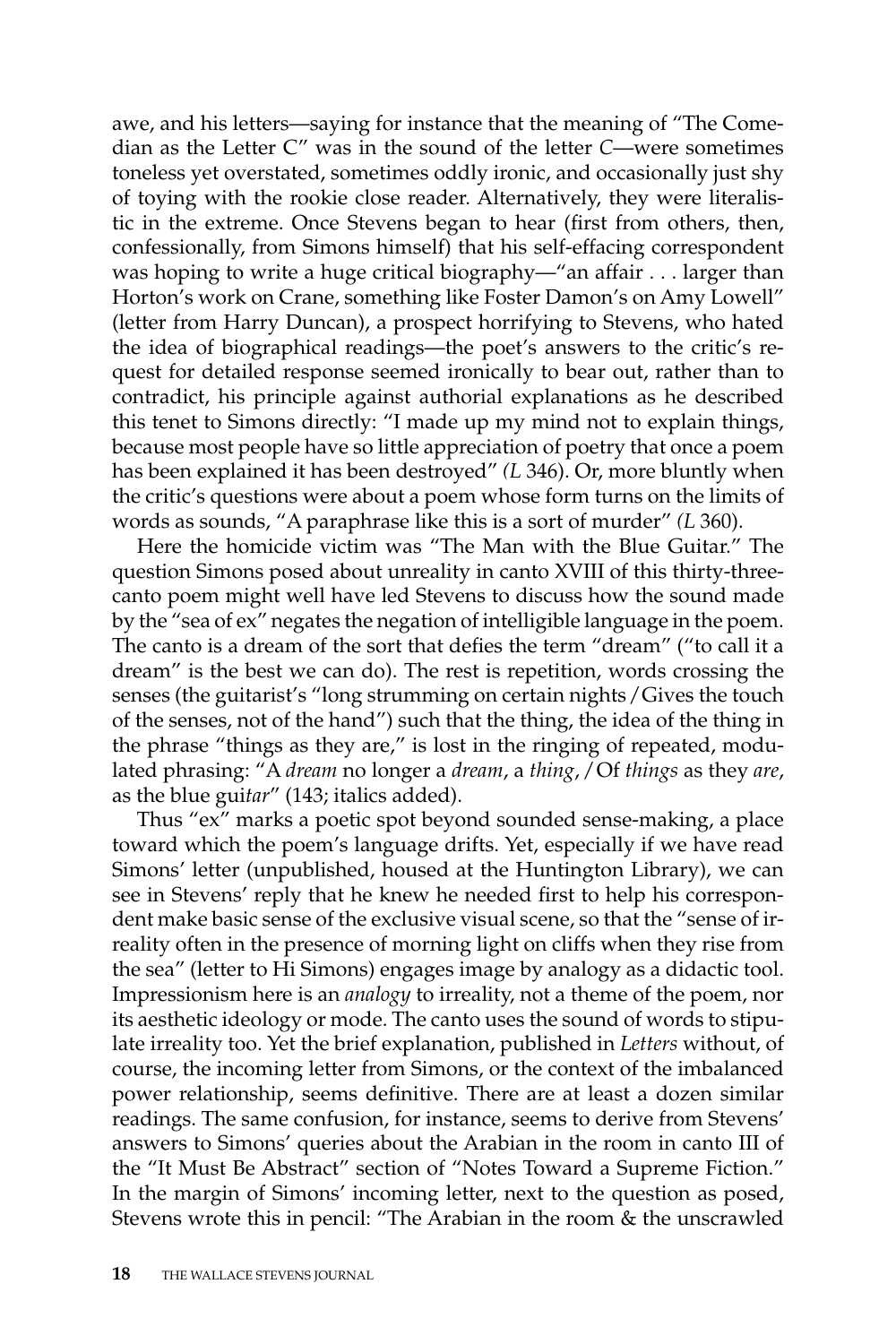fores (the vagueness—undecipherable)—is the moonlight" (letter to Simons). He was hardly avoiding the centrality of the "chant." He was by no means now deaf to the "damned hoobla-hoobla-hoobla-how" (331). He was literally responding to what he thought Simons needed to get along section by section in this epic.

The Stevens community seems to have been thrown off the scent of sound by this exchange for at least two decades, even before Holly Stevens' edition of letters was published in 1966, because stories of the poet's detailed explications for Simons and partial quotations circulated among inner-circle critics, promulgated by Holly Stevens and Samuel French Morse, among others (Filreis interview with Morse). Sound got off to a bad critical start, beginning with the way in which the aural excesses of "The Comedian as the Letter C" were read and taught based on a contextless understanding of Stevens' relationship with the man who first received the seemingly definitive answer to questions about the momentousness of the sound of the letter *C*.

Notwithstanding the importance of aural abecedarianism, Stevens, in public readings, "threw away all the great lines," so that his audiences felt "it was almost painful at times" to hear him (Brazeau 167). Without a microphone, even in a small room, "his voice barely carried beyond the third or fourth row." At Yale in 1948, a woman raised her hand and asked if the poet could " 'speak more loudly? I can't hear a thing.' " Stevens answered: " 'I'll try, lady. I'll try' " (Brazeau 172). That Stevens was such an incapable and apparently indifferent reader of his own poetry at public readings has obviously not helped the cause of sound. Interviews Peter Brazeau conducted in the 1970s and early 1980s with people who attended these readings suggest that the poet's inability created a general impression that he did not value the heard poem. Yet more eagerly than one might expect, given these disastrous readings and his temperamental shyness, he assented to radio performances and, crucially, to recording his poems at Harvard's "Poetry Room" in Lamont Library, where his friend James Johnson Sweeney presided over a growing archive of reel-to-reel tape recordings, now the important George Edward Woodberry Poetry Room Collection. Bernard Heringman, who heard Stevens in public twice—once at Princeton in 1941 and a second time at MoMA in 1951—noticed that Stevens on such occasions "assumed a very sophisticated audience" (Brazeau 199), and perhaps that was his chief mistake. Some of the Lamont session was reproduced on a Caedmon vinyl LP (later sold on cassette), and this is the sound of Stevens' voice most of us know: metrically emphatic, slow, belaboring pauses, and monotonous. Yet one could argue that Stevens' problem as a reader was that he paid too little attention, rather than too much, to verse as it is expected to sound like verse. Indeed, now that discussions of poetry and poetics do not start from an assumption that a *poetic* voice is per se distinct from other kinds of writing read aloud, it seems time to return to these (and other, less well known and perhaps unknown) record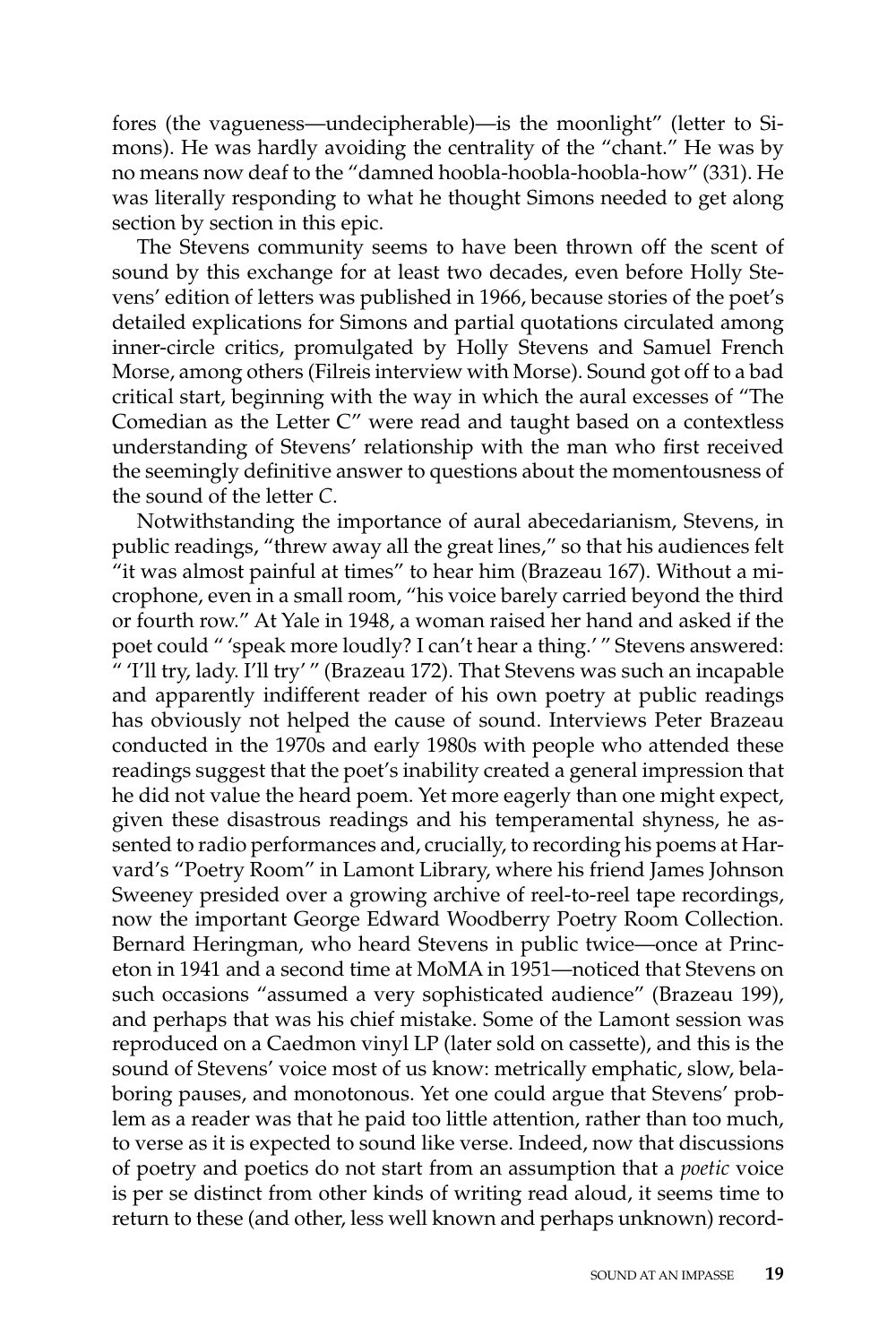ings. Heringman remembered, when Stevens at MoMA "switched from prose to poetry," that "it was hard for a moment to tell the difference" (Brazeau 199); turning this to the advantage of aural poetics might be a good starting point rather than an impediment.

In the preface to *Close Listening: Poetry and the Performed Word*, Charles Bernstein describes the book—a collection of essays on the poetics of sound and performed poetry, the audiotext in general—as "a call for a non-Euclidean . . . prosody for the many poems for which traditional prosody does not apply" (4). He is thinking here not just of poets for whom audio recordings survive but of those, modern and contemporary, whose aesthetic will be understood differently through the new emphasis on digital poetics and sound poetry. The more seriously we take Borroff's idea of the relevance of acoustic and articulatory sound symbolism to Stevens' prosody, the more we return to our files to find unread essays such as Hollander's, the more capable we are (through archival and biographical research) to read past misperceptions caused by the poet's misleading explications of the sound of words, the less likely critics are to worry about the mannerist dead end and the greater the chance that Stevens' poetics will be part of the discussion of the non-Euclidean prosody augured by the new ubiquitous availability, through PennSound and other projects, of recordings of the poets' vocalized—as distinct from read—sounds. For the moment, though, Stevens has been left out.

In a large sense, it is true that our theoretical—and also practical—interest in technologies of recorded sound has been slower to develop than that of the modernist poets themselves, who after all worked with "words at the borders of sense . . . in a new world of music[] and voices," as Peter Middleton phrases it in this issue (78). Yet more specifically it is also the case that the essays in Bernstein's *Close Listening* mention Vachel Lindsay, Robert Creeley, H. D., Hugh MacDiarmid, W. B. Yeats, Kenneth Rexroth, Langston Hughes, John Ashbery, Gertrude Stein, Kurt Schwitters, William Carlos Williams, Allen Ginsberg, Charles Olson, Gerard Manley Hopkins, Laura Riding, Robert Graves, and Pound, Eliot, and Zukofsky, but in all 390 pages of the book there is not a single even passingly substantive reference to Wallace Stevens.<sup>3</sup> Nor is Stevens at all a part of the discussion in *New Media Poetics: Contexts, Technotexts, and Theories*, a book edited by Adalaide Morris and Thomas Swiss, and yet most of the contributors are people steeped in modern poetry, and, although the focus is often on recent poetry created for one digital medium or another, the referential and literary-historical base is modernism, such that discussions of Ashbery, Apollinaire, Borges, Brecht, Bob Brown, Coleridge, Creeley, Freud, Joyce, Olson, George Oppen, Picasso, Pound, Stein, Carl Van Vechten, Whitman, and Williams befit the augured new poetics and make apparently good critical sense; but Stevens does not.

Perhaps Stevens' absence may easily be explained as one of those iterative academic phenomena of cross-citation (critics referring to each other's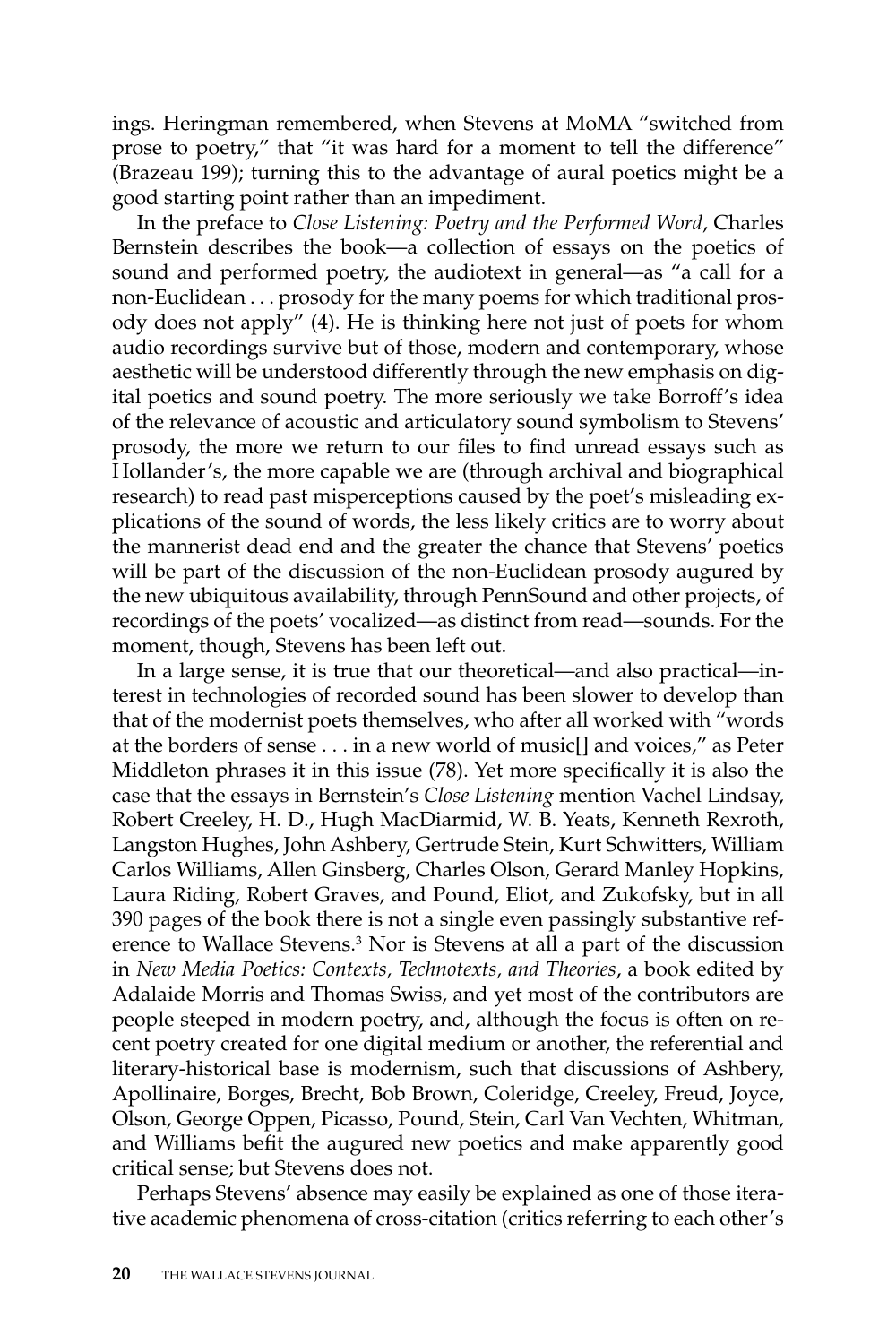references) that Diana Crane has described for the social sciences: a critic deemed even just momentarily valuable is cited by others trying to draw from an aura, naming the names named by the prized critic, after which mutual referencing proliferates. The new intellectual and aesthetic passion for the sounded and performed poetic word is more significant than that, but to the extent that it does function like Crane's "invisible college," it is damage fairly easily repaired. If Stevens is at present not cool enough to be counted among the modernist aural "lingualisualists"—to borrow a term Edwin Torres uses to identify the poet whose poem puts "the eye that is the ear in the back of the brain" (19)—then one practical solution might be for Stevens critics to begin dropping him into the indexes of such volumes. But cynical tactics are hardly necessary. A case for explaining Stevens' disappearance from discussions of the sound of the modern word can be made, as I am outlining it here, but the thwarting of a positive argument is nonetheless a complicated matter and seems to me associated with the failure of the social reading given Stevens in the late 1980s and 1990s, a trend of which I was a part.

Finally, then, I can only begin to suggest a flaw in that trend. I introduced the problem above, as my sixth reason why sound in Stevens has fallen behind, thus: "a certain deafness in the project of disclosing Stevens' politics." Those of us who have tried to make manifest the political life of an apparently unpolitical poet found the requirements of the project were so daunting—and involved, as critical writing, so much primary exposition—that we had to make short work of sound in readings of poems where the music of words is obviously central, such as "Mozart, 1935" and "The Man with the Blue Guitar." Not that readings of sound-sense would have negated the political re-interpretation—on the contrary—but I at least sidestepped the element these poems add: for one thing, the social resistance, in its own right, that nonsense ("Its shoo-shoo-shoo" [107]) represents; for another, the significance of the climactic moment of a dialogic political narrative—in the apparently forgettable meager canto XX of "The Man with the Blue Guitar." It is an eight-line poem of fifty-four words. Of these fifty-four, just ten are *not* repeated in verse that gives the effect of minimalist music, what Helen Vendler rightly calls "The monotonous continuo of a strumming guitar" (124).

> What is there in life . . . Good air, good friend, what is there in life?

Is it ideas that I believe? Good air, my only friend, believe,

Believe would be . . .  *. . .* believe would be a friend,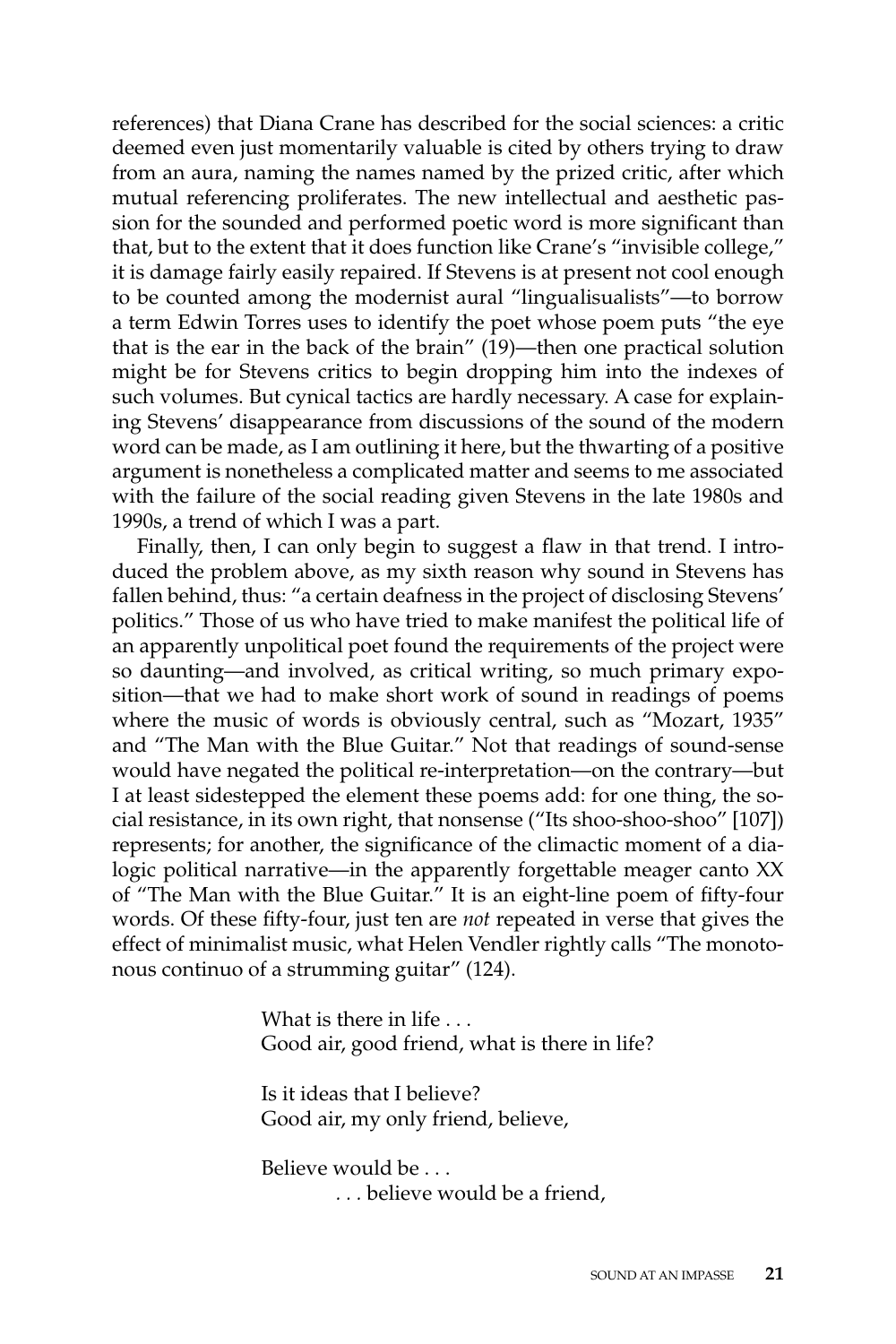Friendlier than my only friend, Good air. (144)

And it ends thus: "Poor pale, poor pale guitar . . . ." (144), just at a moment when the poem might have ceased into aural despondency (instead of going on for thirteen more cantos). It is a crucial modulation in the sound of the verse, but also in the political life of the whole poem, where, with the word "guitar" (itself a strummed downbeat), we return to the titular thematic term *referring* to the *idea* of improvisation, yet here, rendered as a purely struck iamb, it is itself the improvisation. At such a moment if the ear does not deal with the sound of the poem as and at an impasse, it will be deaf to Stevens' enacted commentary on contemporary poetics. The end of canto XX is an almost total collapse of social sensemaking, a lyric whose political argument—Does the social realist "left" or the aesthetic high modernist "right" lay better claim to the legacy of the revolution of the word?—is reduced to the mere sound of the argued words. The ideological left-right, them-vs.-guitarist, back-and-forth technique is carried so far as to come "near the utmost edge of intelligibility" (Vendler 124). And that is precisely where sound picks up the story that content left off.

University of Pennsylvania

#### **Notes**

1Wallace Stevens, *Wallace Stevens: Collected Poetry and Prose,* 307. Further references to this source will be cited in the text with page number only in parentheses.

2Hollander's *Picture Window* was said to "combine[] a reader-friendly alertness with intellectual sophistication" reminiscent of Stevens and W. H. Auden both, because in essence "his poems try 'to make words be themselves' " (*Publisher's Weekly*). Another review of the same book saw Stevens and Coleridge in Hollander's "cleverly constructed and philosophically agile poem[s]" (Seaman).

<sup>3</sup>Twice Stevens' name is given in a list, once by Jed Rasula (there Stevens is on the wrong side of a divide between aurally canonical poets and those whose voices need to be recovered [235]) and again in Peter Middleton's history of the poetry reading (Stevens is mentioned as one of "among nearly a hundred other" poets published in a 1921 anthology [284]). Rasula does, in a sentence (251), quote Stevens' "Man Carrying Thing" in order to put into his argument the oft-quoted point, "The poem must resist the intelligence */* Almost successfully" (306).

#### Works Cited

Bernstein, Charles, ed. Preface. *Close Listening: Poetry and the Performed Word*. New York: Oxford UP, 1998. 3–26.

Borroff, Marie. "Sound Symbolism as Drama in the Poetry of Wallace Stevens." *ELH* 48 (1981): 914–34.

Brazeau, Peter. *Parts of a World: Wallace Stevens Remembered; An Oral Biography*. New York: Random House, 1983.